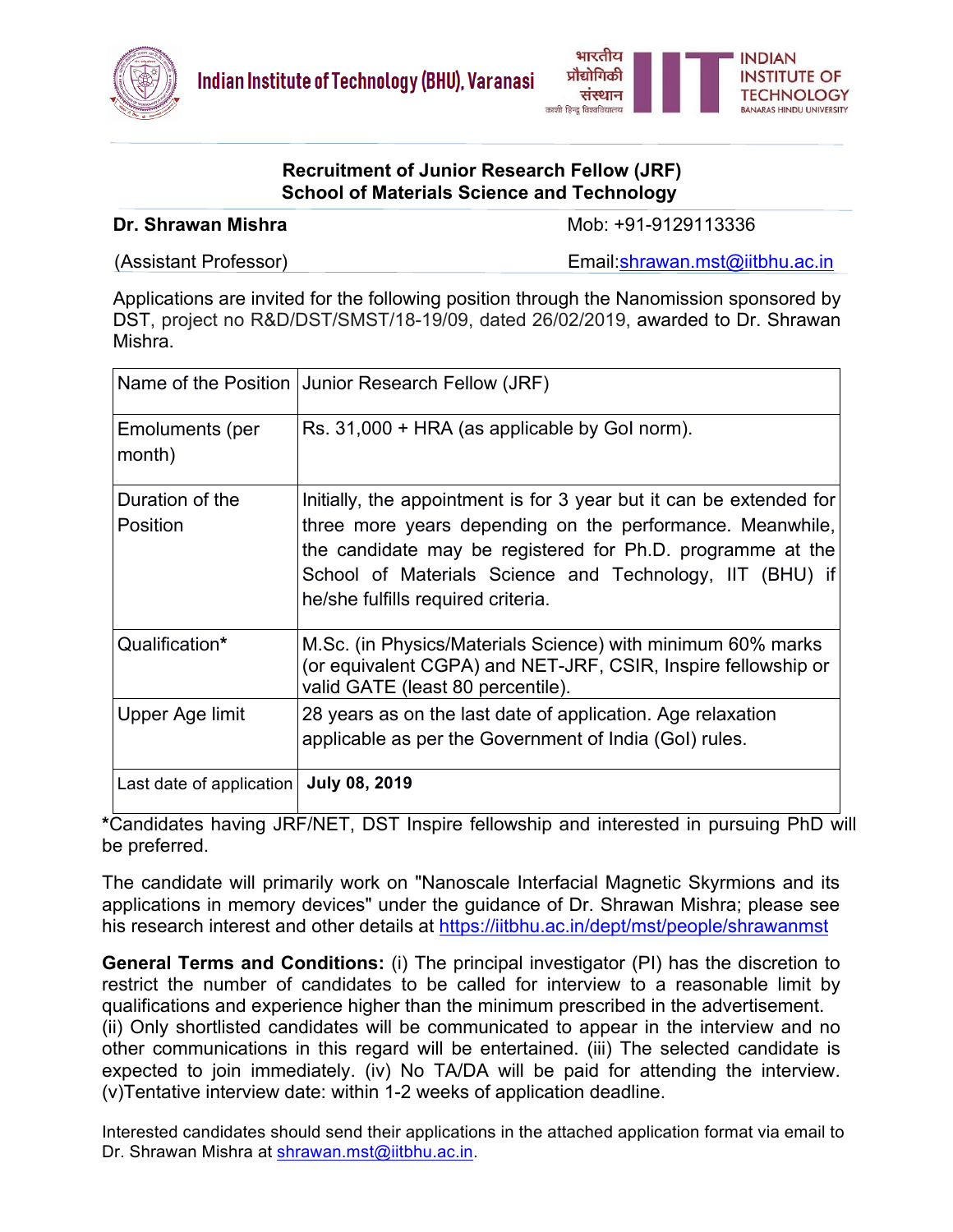## **APPLICATION FOR JRF POSITION**

- 1. Full Name: PHOTO
- 2. Date of Birth:
- 3. Sex: M/F 4. Category: GEN/SC/ST/OBC
- 5. Marital Status: Y/N
- 

6. Nationality: 7. Physically handicapped: Y / N

- 8. Names of Father and Mother:
- 9. Address of Correspondence (including phone No):
- 10. E-mail Address:

11. Academic Record: (a) GATE/CSIR/UGC National Exam Qualification details with Percent marks/Rank, year of qualifying etc:

(b) Qualifying Degree (starting from High School or equivalent):

| Examination<br>with<br>Specialization | Name of School,<br>College, University/Instit<br>ute, with city and state | Year of<br>passing | Subjects | Percentage<br>of marks/GPA<br>obtained | Distinction<br>/Division |
|---------------------------------------|---------------------------------------------------------------------------|--------------------|----------|----------------------------------------|--------------------------|
|                                       |                                                                           |                    |          |                                        |                          |
|                                       |                                                                           |                    |          |                                        |                          |
|                                       |                                                                           |                    |          |                                        |                          |

12. Details of the project carried out (if any) with duration, place of work, area worked on, mentor/guide's name, description of the project and contribution to the project (in not more than 5 sentences), and publication details (if any):

- 13. Working experience (if any):
- 14. Whether currently employed:
- 15. Time required to join this position:
- 16. Names and addresses of one referee along with phone number and e-mail address:

**Declaration:** I hereby declare that I have carefully read and understood the instructions and particulars on this application and that all entries in this form as well as in the attached sheets are true to the best of my knowledge and belief.

Date: Contract Contract Signature Place: Place: Place: Place: Place: Place: Place: Place: Place: Place: Place: Place: Place: Place: Place: Place: Place: Place: Place: Place: Place: Place: Place: Place: Place: Place: Place: